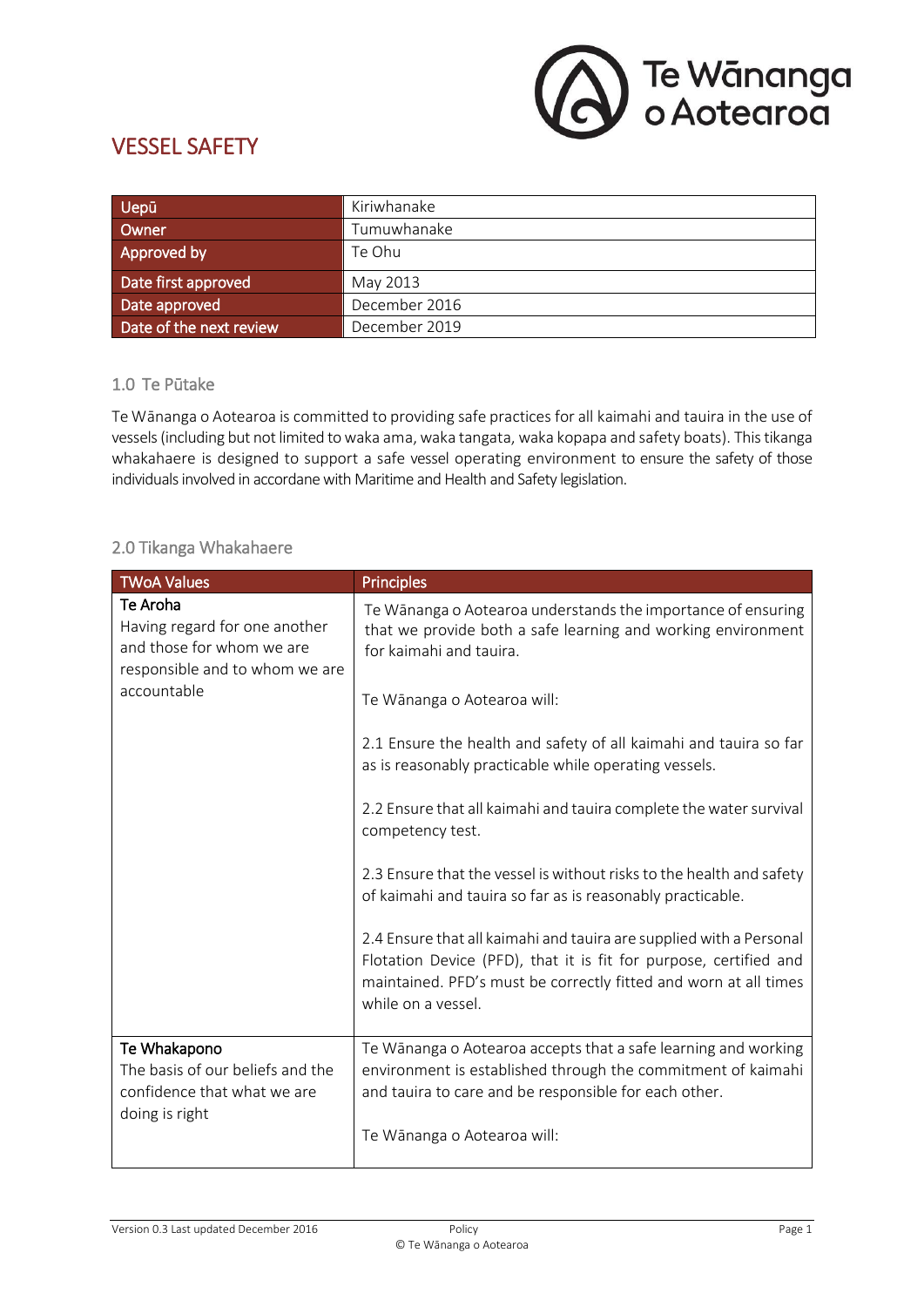| <b>TWoA Values</b>                                                                                                                 | <b>Principles</b>                                                                                                                                                                                                                                                                            |
|------------------------------------------------------------------------------------------------------------------------------------|----------------------------------------------------------------------------------------------------------------------------------------------------------------------------------------------------------------------------------------------------------------------------------------------|
|                                                                                                                                    | 2.5 Ensure that all kaimahi and tauira are trained, supervised and<br>provided with information to undertake their duties safely in the<br>use of vessels.                                                                                                                                   |
|                                                                                                                                    | 2.6 Ensure that all kaimahi and tauira understand health and<br>safety management systems relative to their responsibilities in<br>the use of vessels. All participants must comply with the<br>responsibilities outlined in the vessel safety policy, procedures<br>and applicable manuals. |
| Ngā Ture<br>The knowledge that our actions<br>are morally and ethically right<br>and that we are acting in an<br>honourable manner | Te Wānanga o Aotearoa acknowledges the need to align with<br>legislation. In doing so, Te Wānanga o Aotearoa supports the<br>need to have such a policy documented to ensure that a safe<br>learning and working environment is provided for all kaimahi and<br>tauira.                      |
|                                                                                                                                    | Te Wānanga o Aotearoa will:                                                                                                                                                                                                                                                                  |
|                                                                                                                                    | 2.7 Comply with all relevant Maritime legislation, standards,<br>codes of practice and best practice guidelines.                                                                                                                                                                             |
|                                                                                                                                    | 2.8 Ensure internal use of all vessels outside the operations of its<br>waka programmes be authorised by the Kaiarahi Waka and the<br>Lead- Environment, Safety and Wellness.                                                                                                                |
|                                                                                                                                    | 2.9 Exclude the external operations outside of Te Wānanga o<br>Aotearoa, of all vessels including but not limited to waka ama,<br>waka tangata, waka kopapa and safety boats (Exemption: the use<br>of waka ama for Te Wānanga o Aotearoa national partnership).                             |
|                                                                                                                                    | 2.10 Ensure that only authorised kaimahi who hold a Boat<br>Masters with a seal and a Powerboat level 2 qualification, will be<br>responsible for conducting activity on a safety boat.                                                                                                      |
|                                                                                                                                    | 2.11 Maintain an effective programme to ensure that all vessels<br>are appropriately checked hazards and risks are systematically<br>identified and appropriate measures implemented to prevent<br>and improve those hazards and risks.                                                      |
| Kotahitanga<br>Unity amongst iwi and other<br>ethnicities, standing as one                                                         | Te Wānanga o Aotearoa recognises the importance of caring for<br>the wellbeing of our whānau, iwi, hapū whilst within our<br>premises or engaged in programmes.                                                                                                                              |
|                                                                                                                                    | Te Wānanga o Aotearoa will:                                                                                                                                                                                                                                                                  |
|                                                                                                                                    | 2.12 Ensure all kaimahi and unions have the opportunity to<br>participate in the development of vessel safety practices, and<br>that all relevant documentation relating to vessel safety issues<br>are made available to all kaimahi.                                                       |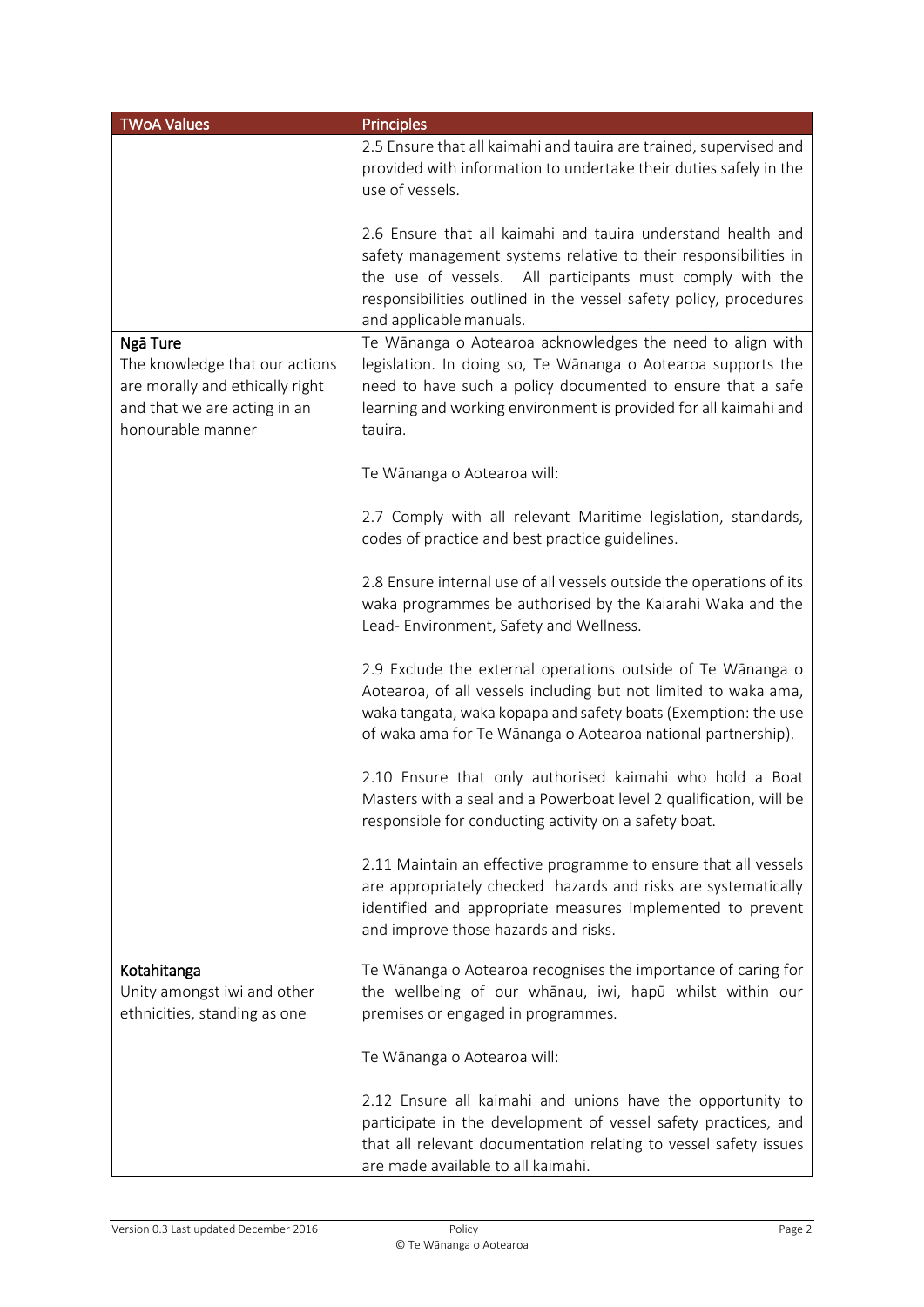| <b>TWoA Values</b> | <b>Principles</b>                                                                                                                                                                      |
|--------------------|----------------------------------------------------------------------------------------------------------------------------------------------------------------------------------------|
|                    | 2.13 Ensure all workplace incidents, accidents and notifiable<br>events, are reported within the legislative timeframes and<br>investigate causes to improve and prevent reoccurrence. |

# 3.0 Whānuitanga

This tikanga whakahaere applies to all Governance, kaimahi and tauira of Te Wānanga o Aotearoa that are involved in all activities that utilise waka ama, waka tangata, waka kopapa and safety boats.

#### 4.0 Whakamāramatanga

These are the definition of terms that are used throughout the document.

| <b>Term</b>                     | Description                                                                                                                                                                                                                                                                                                                                                                                                                                                                                                                             |
|---------------------------------|-----------------------------------------------------------------------------------------------------------------------------------------------------------------------------------------------------------------------------------------------------------------------------------------------------------------------------------------------------------------------------------------------------------------------------------------------------------------------------------------------------------------------------------------|
| Kaimahi                         | A Kaiako, Programme Co-ordinator, Kaiāwhina or Contractor.<br>Kaiako and/or Programme Co-ordinators deliver at least one<br>Performance Criteria. This includes tutors/instructors whom are<br>contracted (paid or unpaid) by Te Wānanga o Aotearoa to deliver<br>or lead activities or sessions.<br>A Kaiāwhina assists with the programme but does not deliver<br>performance criteria. This includes Te Wānanga o Aotearoa staff<br>members and non-staff members.<br>A Contractor is contracted to supply services for Te Wānanga o |
| Personal Flotation Device (PFD) | Aotearoa.<br>A piece of equipment designed to assist a wearer to keep afloat                                                                                                                                                                                                                                                                                                                                                                                                                                                            |
|                                 | in water. A PFD is also referred to as a life jacket, life preserver,<br>life saver or buoyancy aid.                                                                                                                                                                                                                                                                                                                                                                                                                                    |
| Safety Boat                     | The safety boats are motorised support vessels which are<br>registered and operate under the Specified Limits Plan of Maritime<br>NZ. These boats are operated by certified operators and are<br>guided by the operating limits set by the Waka Safety Manual.                                                                                                                                                                                                                                                                          |
| Specified Limits Plan           | Describes the operation and identifies the area of operation of<br>our vessels close to the shoreline. The plan outlines the safety<br>requirements and responsibilities of the people involved in the<br>operation.                                                                                                                                                                                                                                                                                                                    |
| Tauira                          | Any student enrolled in a Te Wānanga o Aotearoa programme.                                                                                                                                                                                                                                                                                                                                                                                                                                                                              |
| Vessel                          | The definition of vessel includes waka ama, waka tangata, waka<br>kopapa and safety boats.                                                                                                                                                                                                                                                                                                                                                                                                                                              |
| Waka Ama                        | This canoe is paddled and comprises of a single hull kept upright<br>by the attachment of an outrigger (ama) to the left side of the hull<br>by way of cross- bars (kiato). This vessel comes in one, two, three,<br>four and six person configurations. A twelve person configuration<br>is achieved where two six person hulls are attached by cross<br>beams (kiato).                                                                                                                                                                |
| Waka Tangata                    | This canoe is paddled and distinguished by its carved bow (tauihu)                                                                                                                                                                                                                                                                                                                                                                                                                                                                      |